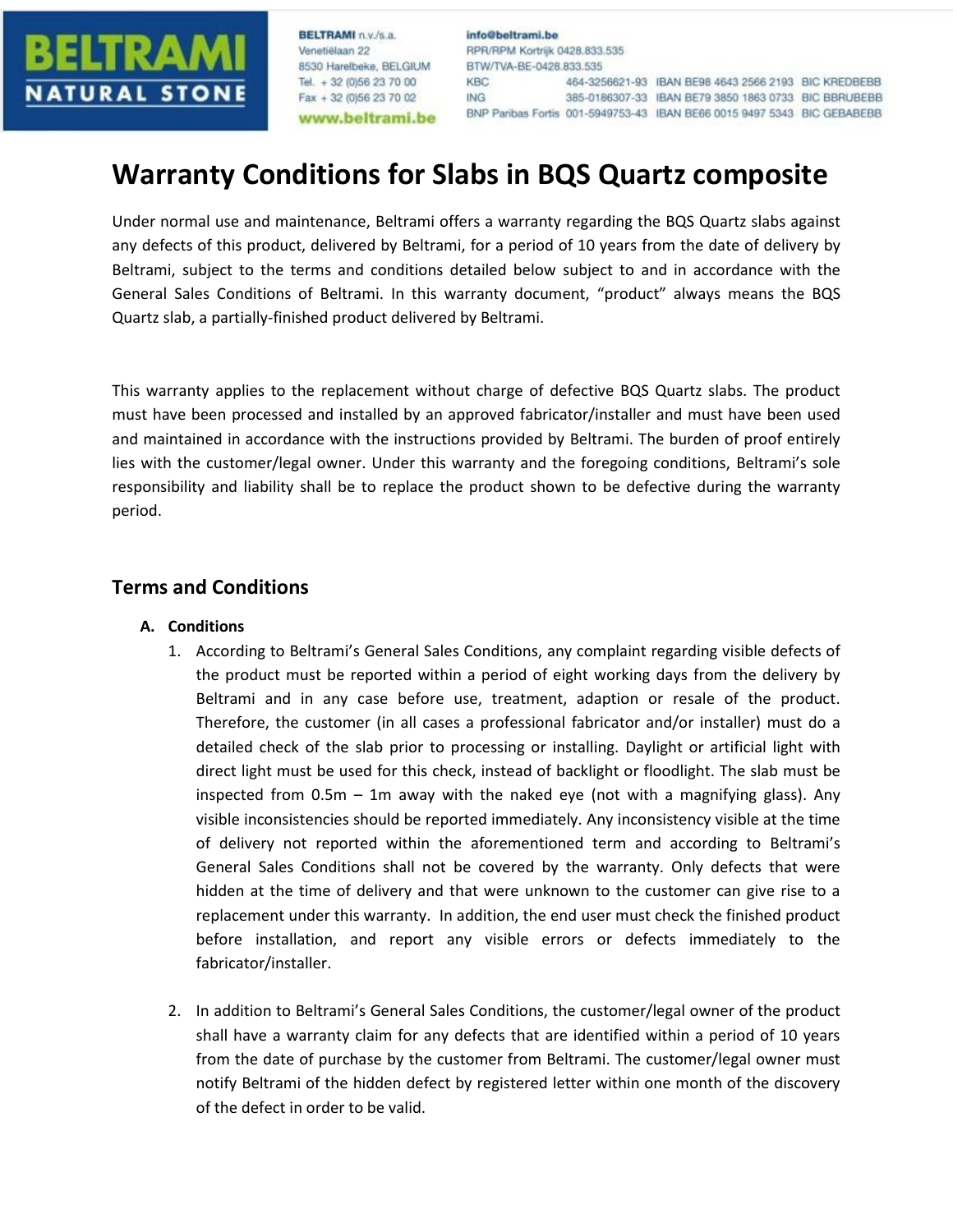

**BELTRAMI** n.v./s.a. Venetiëlaan 22 Venetiëlaan 22<br>8530 Harelbeke, BELGIUM<br>Tel. - 32.0956.22.20.00 Tel. + 32 (0)56 23 70 00 Fax + 32 (0)56 23 70 02 www.beltrami.be

- 3. The customer/legal owner can exercise their claim by submitting the following: a copy of the purchase invoice, proof of payment, proof that the slab purchased corresponds with the slab for which the warranty is being used, evidence of the defect (hi-res pictures) and a summary of the processes and treatments of the slab after delivery by Beltrami.
- 4. Beltrami is solely responsible for replacement of the delivered slab. The cost to dismantle, repair or remanufacture any custom-made parts is not covered by this warranty, nor are extra costs, including but not limited to re-tiling, plumbing and installation of built in appliances and electrical works. Consequential damage is also outside the scope of the warranty.
- 5. Only unprocessed slabs supplied by Beltrami are available for return. Slabs must still be in the same condition as at delivery, meaning without contaminants, dirt and discoloration from the outdoors, damage due to transportation or bad storage, etc
- 6. Beltrami can only deliver replacement material to the location where the company delivered the original slab.
- 7. This warranty covers the replacement of the slab with another of similar characteristics (colour, thickness, etc.), except when no longer available. In this situation, the material will be replaced with a slab as similar as possible to the original.

## **B. Exceptions**

The warranty only covers the replacement of slabs that show defects originating from the original production process. Any damage that wasn't caused by a defect inherent to the product at the time of delivery by Beltrami, will not give rise to a warranty claim. Given the above, the following is an exemplative list of situations that are excluded from the warranty:

- 1. Impact damage in the form of chips, cracks, surface scratches or any other similar damage.
- 2. Damage caused directly or indirectly by any type of activity from a third party, such as improper finishing or manufacturing, improper installation methods, maintenance or other changes (which may result in staining, abrasion marks, cracking or chipping), or treatments such as thermal shock.
- 3. Damage from misuse, including uneven exposure to direct sunlight, discolouration caused by exposure to certain chemical agents, and damage from exposure to excessive heat and/or extreme force.
- 4. Damage caused by an act of nature or resulting from exposure to external weather conditions.
- 5. Damage caused by product usage in outdoor and/or flooring applications.